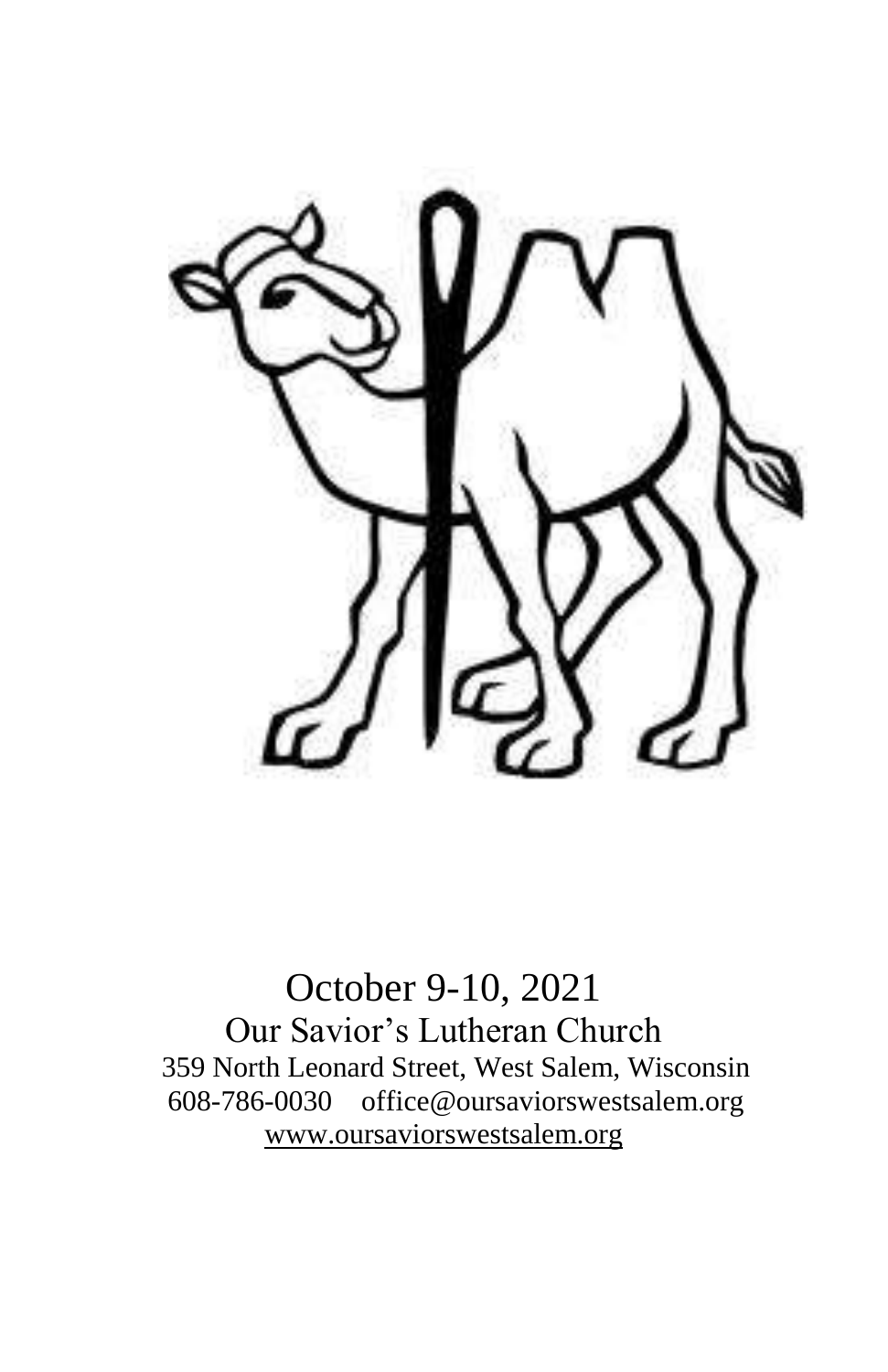## **Welcome**

### **Psalm** 90:12-17

 $12$ So teach us to number our days that we may apply our hearts to wisdom.

 $13$ Return, O LORD; how long will you tarry? Be gracious to your servants.

 $14$ Satisfy us by your steadfast love in the morning; so shall we rejoice and be glad all our days.

 $15$ Make us glad as many days as you afflicted us and as many years as we suffered adversity.

<sup>16</sup>Show your servants your works, and your splendor to their children.

<sup>17</sup>May the graciousness of the Lord our God be upon us; prosper the work of our hands; prosper our handiwork.

### **Confession And Forgiveness**

Blessed be the holy Trinity….

God our comforter,

**like lost sheep, we have gone astray. We gaze upon abundance and see scarcity. We turn our faces away from injustice and oppression. We exploit the earth with our apathy and greed. Free us from our sin, gracious God.**

**Listen when we call out to you for help. Lead us by your love to love our neighbors as ourselves. Amen.**

All have sinned and fall short of the glory of God. By the gift of grace in Christ Jesus, God makes you righteous. Receive with glad hearts the forgiveness of all your sins. Amen.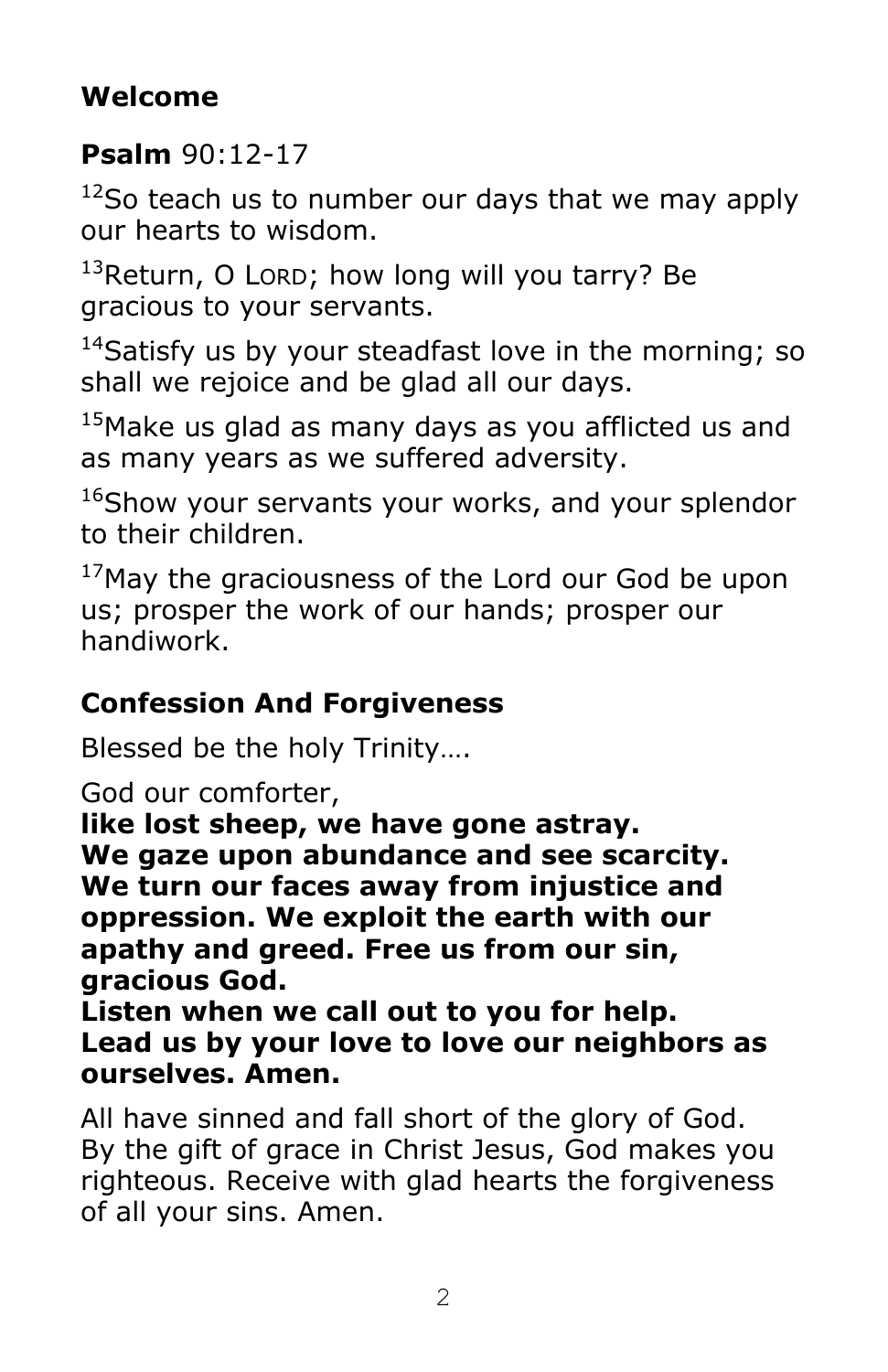### **Prayer Of The Day**

### **Gospel**: Mark 10:17-31

Jesus has been teaching his disciples about what is most valued in God's eyes. Now, a conversation with a rich man brings his message home to the disciples in a way that is surprising but unforgettable.

 $17$ As Jesus was setting out on a journey, a man ran up and knelt before him, and asked him, "Good Teacher, what must I do to inherit eternal life?"  $18$  Jesus said to him, "Why do you call me good? No one is good but God alone. <sup>19</sup>You know the commandments: 'You shall not murder; You shall not commit adultery; You shall not steal; You shall not bear false witness; You shall not defraud; Honor your father and mother.'"  $^{20}$ He said to him, "Teacher, I have kept all these since my youth."  $21$  Jesus, looking at him, loved him and said, "You lack one thing; go, sell what you own, and give the money to the poor, and you will have treasure in heaven; then come, follow me." <sup>22</sup>When he heard this, he was shocked and went away grieving, for he had many possessions. <sup>23</sup>Then Jesus looked around and said to his disciples, "How hard it will be for those who have wealth to enter the kingdom of God!" <sup>24</sup>And the disciples were perplexed at these words. But Jesus said to them again, "Children, how hard it is to enter the kingdom of God!  $^{25}$ It is easier for a camel to go through the eye of a needle than for someone who is rich to enter the kingdom of God." <sup>26</sup>They were greatly astounded and said to one another, "Then who can be saved?"  $27$  Jesus looked at them and said, "For mortals it is impossible, but not for God; for God all things are possible."<sup>28</sup> Peter began to say to him, "Look, we have left everything and followed you."  $29$  Jesus said, "Truly I tell you, there is no one who has left house or brothers or sisters or mother or father or children or fields, for my sake and for the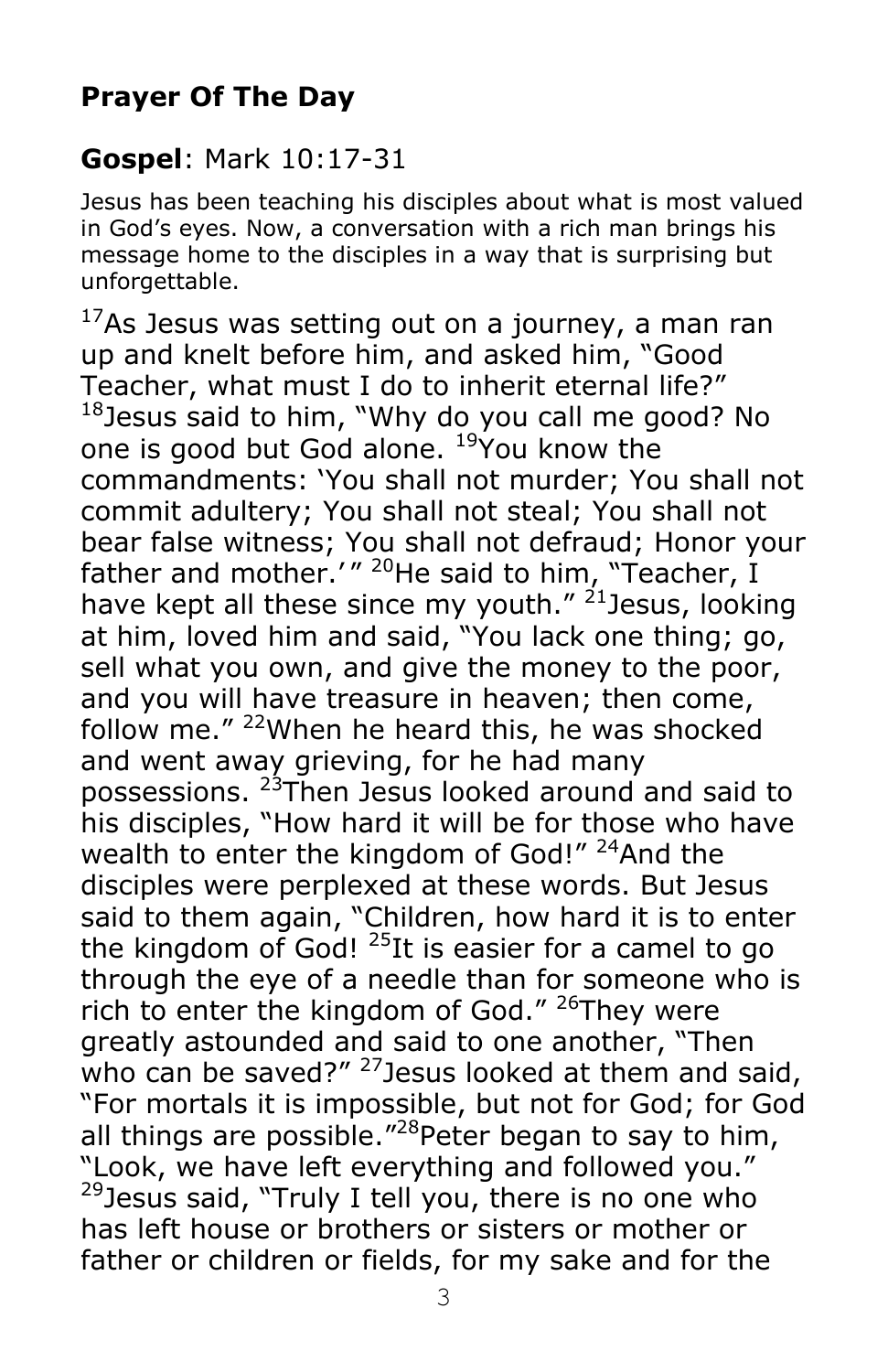sake of the good news,  $30$ who will not receive a hundredfold now in this age—houses, brothers and sisters, mothers and children, and fields, with persecutions—and in the age to come eternal life.  $31$ But many who are first will be last, and the last will be first."

#### **Sermon**



**Hymn** "Take My Life, That I May Be"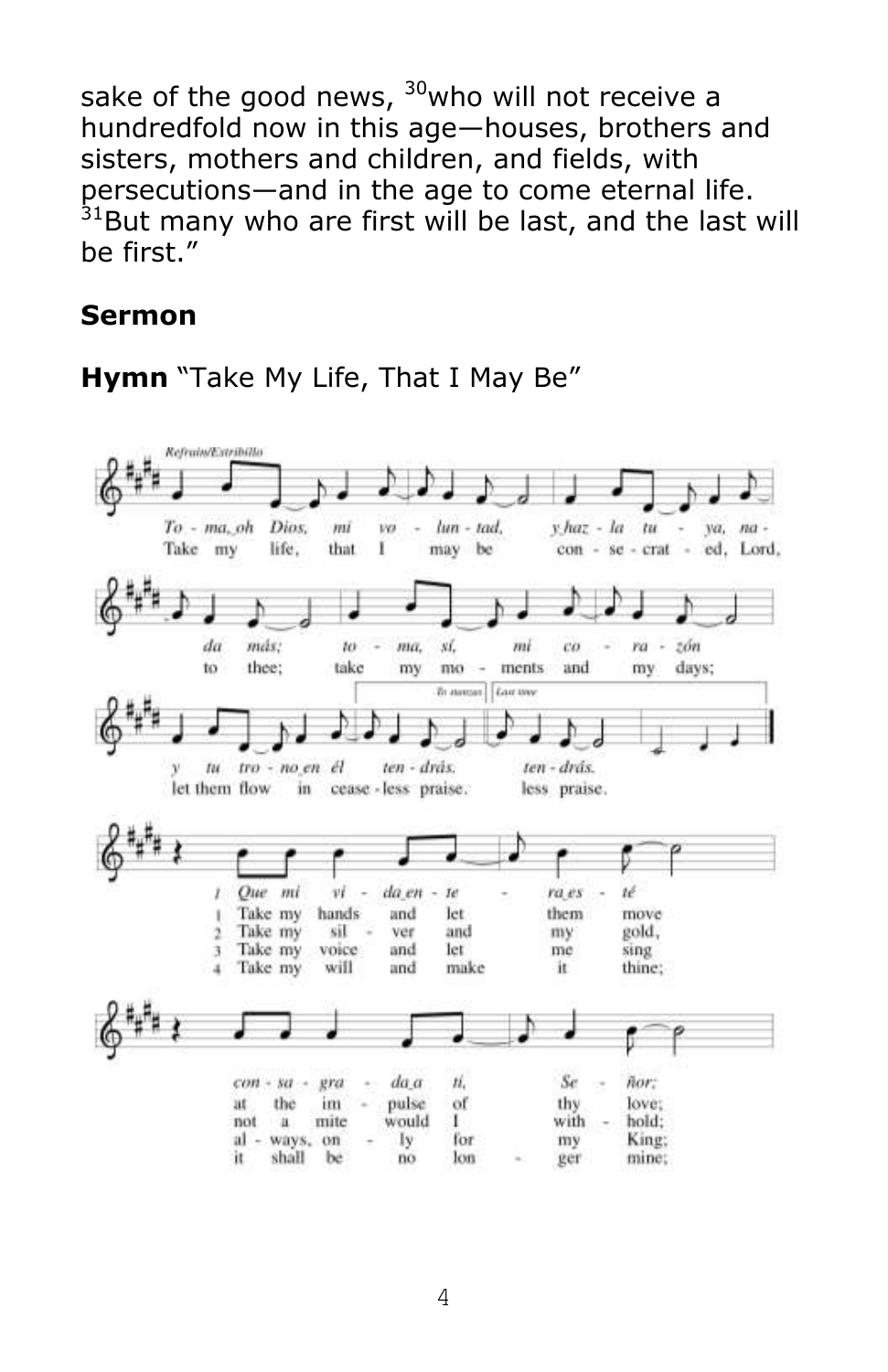

# **Apostles Creed**

I believe in God, the Father almighty, creator of heaven and earth. I believe in Jesus Christ, God's only Son, our Lord, who was conceived by the Holy Spirit, born of the virgin Mary, suffered under Pontius Pilate, was crucified, died, and was buried; he descended to the dead. On the third day he rose again; he ascended into heaven, he is seated at the right hand of the Father, and he will come to judge the living and the dead. I believe in the Holy Spirit, the holy catholic church, the communion of saints, the forgiveness of sins, the resurrection of the body, and the life everlasting. Amen.

# **Prayers**

P: Made children and heirs of God's promise, we pray for the church, the world, and all in need.

*A brief silence.*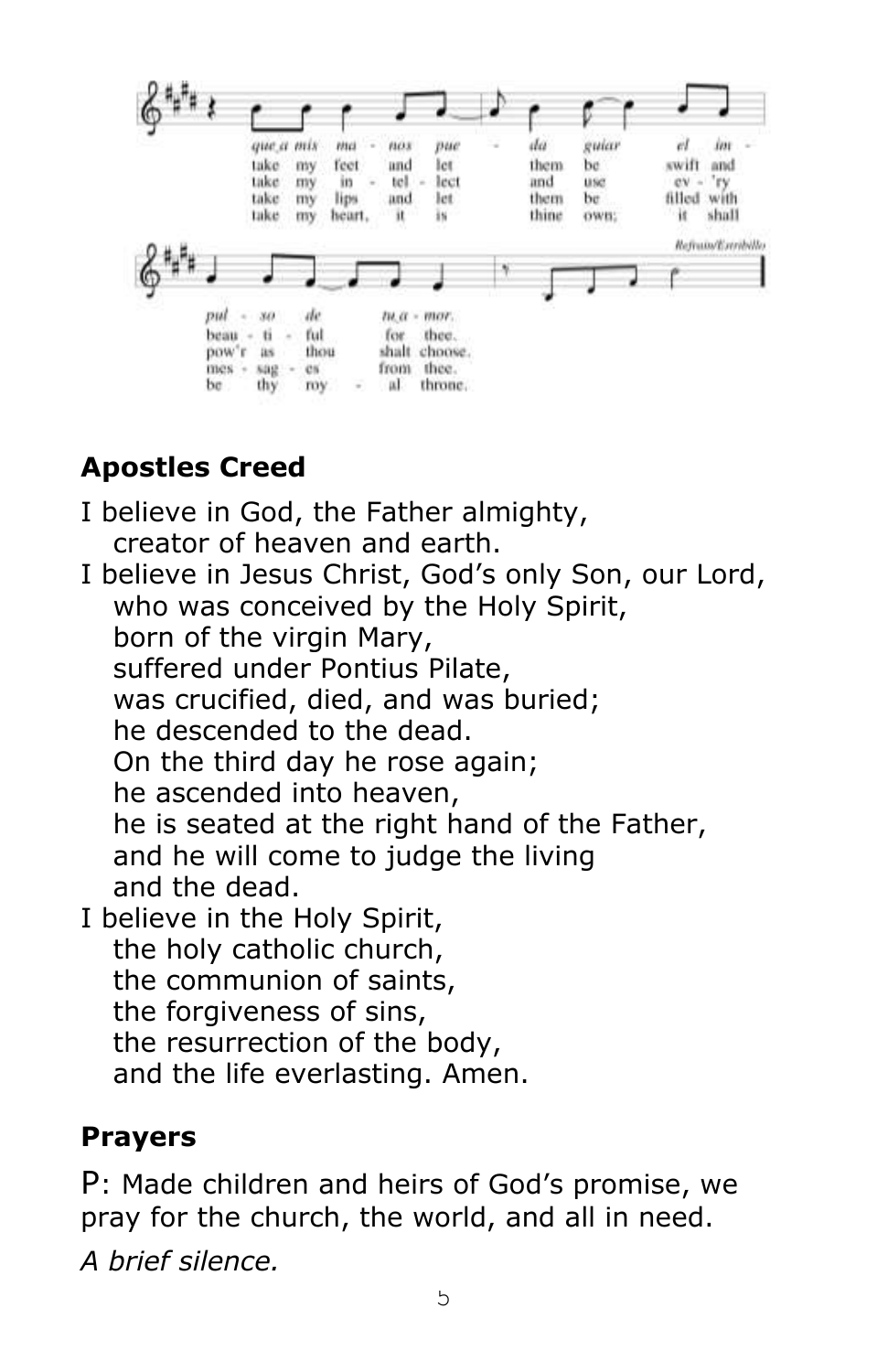Uniting God, you call forth different gifts in those who follow you. Encourage us to welcome the diverse benefits and blessings of the whole church in teaching, preaching, prophecy, healing, and more. Lord, in your mercy,

#### **hear our prayer.**

Nurturing God, you bring forth crops from the soil and bounty from the trees. Increase the produce of the land and bless all who toil in fields and orchards. Provide for good working conditions and keep them safe. Lord, in your mercy,

#### **hear our prayer.**

Empowering God, you offer compassion for those who are overlooked or forgotten. Open the hearts of local, national, and world leaders to show such compassion and love for their neighbors. Lord, in your mercy,

#### **hear our prayer.**

Sheltering God, in Jesus you travelled among us without a place to lay your head. Provide safe places to sleep and rest for those who have no place to live. Sustain ministries that offer food, clothing, and peace of mind. Lord, in your mercy,

#### **hear our prayer.**

Renewing God, you bring life out of death. Help us part with those things that are no longer beneficial to us and open our hearts to see where new life is budding in this congregation. Lord, in your mercy, **hear our prayer.**

Loving God, you watch over your servants to be faithful disciples of Jesus. Be with our confirmation students, especially Anna, Jaxen, and Danielle as they seek to grow in their discipleship, and guide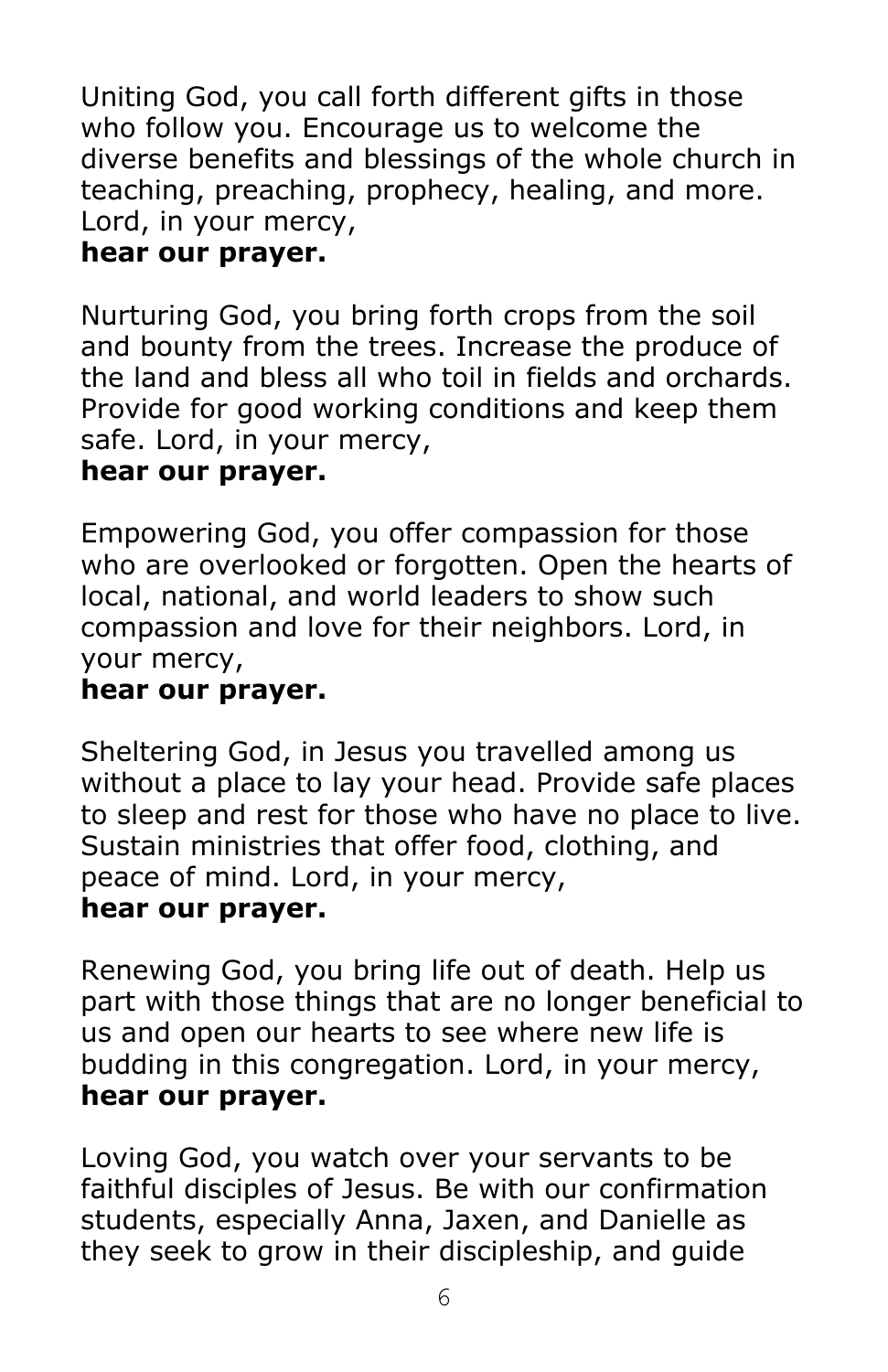their families that together they may reflect your love and grace. Lord, in your mercy, **hear our prayer.**

*Here other intercessions may be offered.*

Eternal God, we thank you for the lives of those who have died. Make us confident in your promise of salvation and support us in our own journey of faith. Lord, in your mercy,

#### **hear our prayer.**

P: Receive these prayers, O God, and those in our hearts known only to you; through Jesus Christ our Lord. Amen.

### **Communion Liturgy**

# **Lord's Prayer**

# **Invitation To Communion**

# **Post Communion Prayer**

# **Hymn** "God, Whose Giving Knows No Ending"